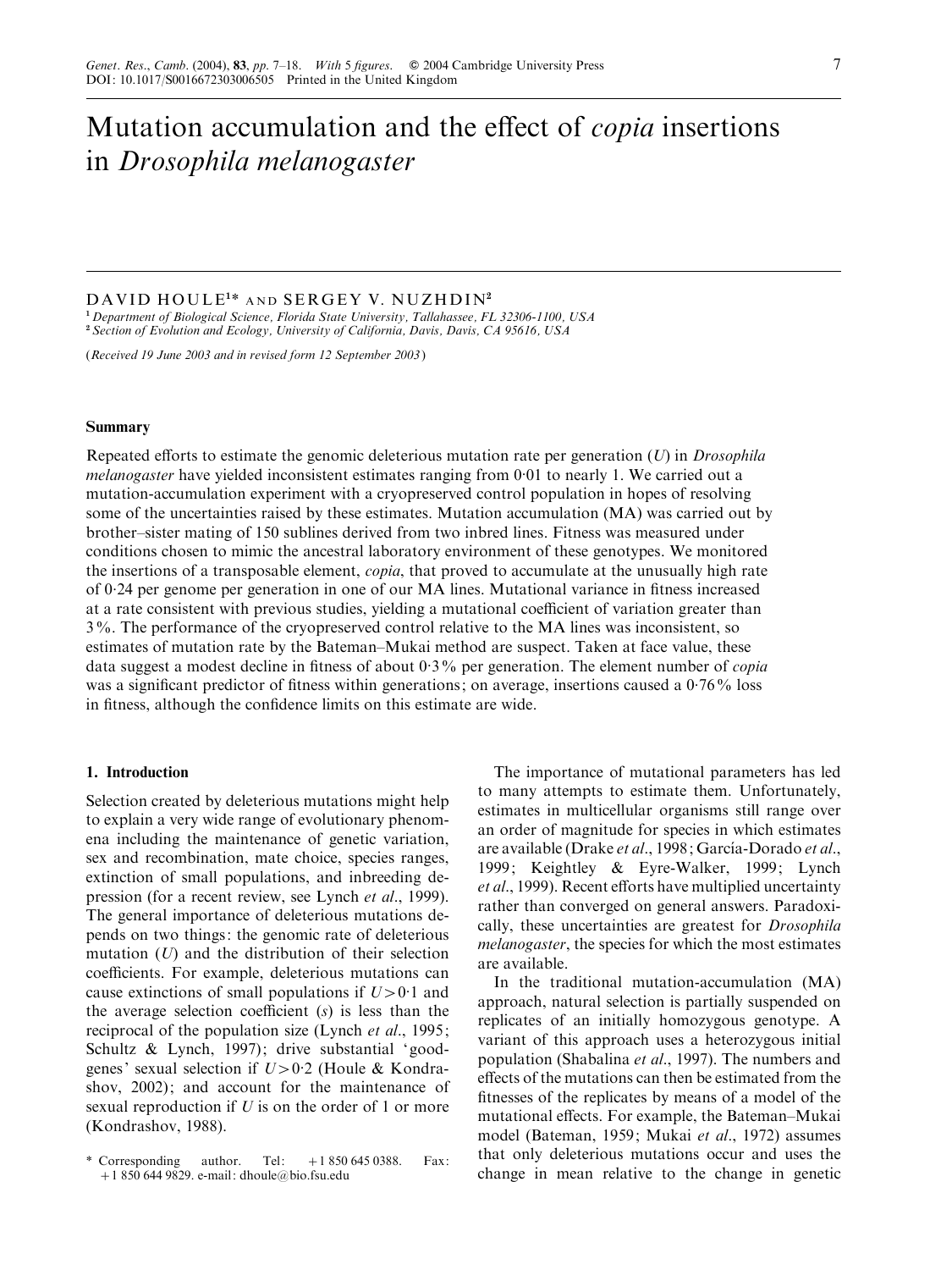variance to infer limits on U and s. Other models also assume that the distribution of mutant effects is partially known (Keightley, 1994, 1996; Keightley & Bataillon, 2000). The minimum-distance approach (García-Dorado, 1997) uses only the distribution of mutant-line means to infer  $U$  and  $s$ . The MA approach has been used most frequently in D. melanogaster but has also been applied in bacteria, yeast, Arabidopsis, Daphnia and Caenorhabditis.

A weakness of this approach is the difficulty of maintaining a control for MA in species with no resting stage to the life cycle, such as D. melanogaster. Consistent with these difficulties, estimated rates of decline in fitness or fitness components are variable, ranging from several percent per generation (Shabalina et al., 1997) to  $0.\overline{1\%}$  per generation (Chavarrías et al., 2001). Several authors have proposed that biases of various sorts have led to an overestimate of the actual rate of decline in D. melanogaster (Keightley, 1996; García-Dorado, 1997; Fry et al., 1999) and consequently to an overestimate of U, although some of these claims have been contradicted (Fry, 2001). Analyses that use data showing rapid declines in the mean lead to estimates of  $U$  on the order of 0.5 per genome per generation, whereas those that do not generally produce estimates on the order of 0. 02 per genome per generation.

Other available methods of estimating mutation parameters also have their difficulties. Estimates of U based on differences in the rate of base-pair substitutions between species (Kondrashov & Crow, 1993) tend to underestimate U because of variation in the neutral rate of substitution. This approach can also not detect insertion–deletion variation, which must be addressed by other means (Keightley & Eyre-Walker, 2000). Direct sequencing gives estimates of mutation rate an order of magnitude higher than do interspecific comparisons, suggesting that the bias is large (Howell et al., 1996; Parsons et al., 1997; Denver et al., 2000). However, it is not clear that direct sequencing is necessarily more accurate, because the impact of sequencing errors has yet to be adequately addressed. The Morton–Charlesworth method and its extensions (Charlesworth et al., 1990; Deng & Lynch, 1996; Deng, 1998) assumes that the genetic variation in a population is maintained by mutation–selection balance. There is considerable reason to doubt that this assumption is correct for outbred populations (Drake et al., 1998).

With these difficulties as background, we investigated two variants of the MA method for estimating U in D. *melanogaster*. We accumulated mutations by brother–sister matings of flies of two inbred lines, similar to the approach taken by Chavarrías et al. (2001). First, we used a cryopreserved sample (Houle et al., 1997) of the original population as a control, which was revived before each fitness assay. Second, we used *de novo* insertions of the transposable element (TE) copia to detect directly a substantial proportion of the spontaneous deleterious mutations occurring in one of our lines.

## 2. Materials and methods

The base population for this experiment, IVe, was descended from the Ives population  $(IV+)$  (Charlesworth  $\&$  Charlesworth, 1985). IV + has been maintained in ten half-pint bottles since 1975 and was rendered homosequential in 1978. In 1992, a spontaneous ebony mutation (Lindsley & Zimm, 1992) was found at appreciable frequency in one replicate of IV+, and homozygotes for this recessive allele were backcrossed to  $IV+$  flies in four rounds to form a homozygous *ebony* population on an outbred IV+ background (Houle *et al.*, 1997). The IV + population has a cytotype of R and weak P (Houle *et al.*, 1994*b*). The Ives populations and the experimental flies were all maintained on a medium consisting of agar, killed brewer's yeast, sucrose and corn flour, with propionic acid as a preservative. Live yeast was not used except in rare cases to maximize fecundity of poorly performing isolates. Antibiotics or Nipagin were added to the medium as necessary to control bacterial or fungal contamination. Experiments and maintenance were carried out at  $25^{\circ}$ C, on a  $20:4$  light: dark cycle.

To establish the base genotypes for these experiments, we derived 50 inbred lines from IVe by brother–sister mating. Lines with poor fitness were culled progressively, and the final sample of about 15 inbred lines was subjected to the fitness assay used below after 35 generations of inbreeding. Insertion sites of the TEs *copia, roo* and 297 (Lindsley & Zimm, 1992) were checked in the two inbred lines with the highest fitness, IVe-33 and IVe-39, after 40 generations of full-sib inbreeding. The 297 TE was fixed in all replicates, and roo segregated in some, whereas copia showed a striking difference (discussed in detail below). This pattern was most consistent with a small amount of ongoing transposition within essentially completely inbred lines.

From each of IVe-33 and IVe-39, 75 MA sublines were established. These sublines were independently maintained by full–sib mating of virgin flies. We minimized selection within vials by allowing single pairs to lay eggs for a short time and choosing offspring to initiate the next generation at random with respect to development time.

Because pairs of flies frequently fail to produce offspring, five vials of each subline were set up. Two vials (A and B) were set up with single pairs of flies and two (C and D) with sets of four female and four male parents. Every other generation, four pairs from vials C and D were transferred to a fifth vial (E), placed at  $17^{\circ}$ C, and used to replace sublines that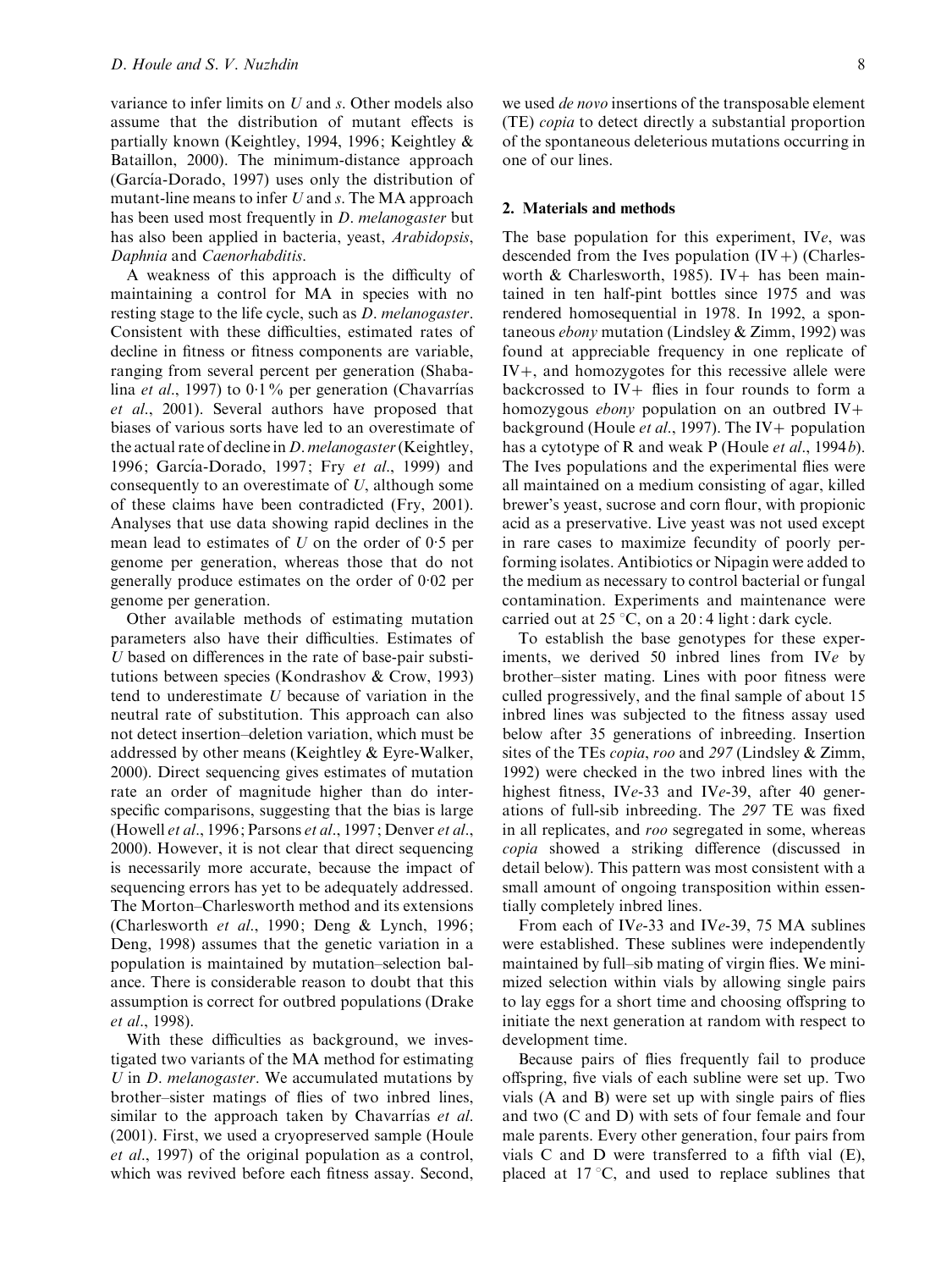failed in the next generation. Flies for establishment of the next generation were all taken from only one of these vials, which were used in the order A, B, C, D and, finally, E if necessary. A vial that did not produce the necessary 12 flies was considered to have failed. Over the first 90 generations of accumulation, singlepair IVe-33 vials failed at the rate of 14.1% per generation, whereas those of IVe-39 failed  $28.5\%$  of the time. Overall, IVe-33 vials were founded from one of the four-pair vials  $(C, D \text{ and } E)$  6.4% of the time; the rate for IVe-39 was  $13.74\%$ .

Sublines were occasionally lost when no pairs of flies were produced in any of the vials set up. Only one subline was lost in the first 21 generations of the experiment, but the rate of loss was relatively high from generations 22 through 65, when a total of 53 sublines were lost. The rate of loss was higher in IVe-39 (36 sublines lost as opposed to 17 from line 33). From generation 65 to generation 90, only eight sublines were lost. Logistic regression of failure rate on generation showed no evidence for an increase in failure rate of either vials or sublines over time, consistent with the results of Chavarrías et al. (2001).

Examination of copia positions (as described below) suggested that one subline of line 39 had become contaminated before generation 22 and that two became contaminated before generation 47. These sublines were discarded.

## (i) Cryopreserved controls

Shortly before the establishment of the MA lines, samples of each line were cryopreserved as embryos (Houle et al., 1997). Each line therefore had to be expanded to approximately 10 000 flies to provide many eggs at the proper age. A few generations before each of the first three fitness assays described here, a sample of cryopreserved flies was revived and used to found two or three control lines. These were rapidly expanded to large size for the assays. Survival rate of recovered embryos was less than 5% at all time intervals. No line-33 embryos could be recovered after generation 18. At generation 47, all remaining line-39 embryos were needed to provide a sufficient sample for use, so no control was available for later generations of the experiment.

#### (ii) Fitness assays

The fitness assay was chosen to mimic the normal culture of the IVe base populations. These were maintained in bottles at  $25^{\circ}$ C, and all surviving offspring were transferred to new bottles after 14 days. We assayed fitness by placing the offspring of mated ebony experimental females in competition with those of wild-type IV+ flies. Three generations before fitness assays, each control and MA line was split into

two replicates. Simultaneously, wild-type flies from an IV+ population were also removed from their culture bottles and reared in parallel with the experimental flies. All flies were reared for one generation in vials, from four male and four female parents in each vial. Their offspring were then placed in groups of 12 males and 12 females in bottles. The identities of IVe genotypes were coded so that lab workers did not know the identities of the flies they were working with. The next generation's offspring (the parents of the experimental flies) were held for 2 days in groups of about 200 flies for mating. The males were then removed and  $25 \text{ IV}$  and  $25 \text{ IV}$ e (MA or control) flies placed in each experimental bottle. The parents were discarded after 3 days, and the emerging offspring counted daily until day 14 after the establishment of the bottles. Generation-18 assays of line 33 were carried out in two blocks 1 month apart. Generation-47 assays of line 39 were carried out in blocks 2 weeks apart.

The proportion of *ebony* offspring eclosing is our measure of fitness. It captures variation in female fecundity, including variation owing to the ability to store sperm; the viability of the offspring under competitive conditions; and the probability of eclosion within the 14-day time limit enforced in the ancestral environment.

Mutational variance at each generation was estimated with the VARCOMP procedure in SAS (SAS Institute, 1990), using restricted maximum likelihood.

The rates of the decline in mean  $(\Delta M)$  and increase in among-line variance  $(\Delta V)$  for fitness were calculated by weighted least-squares regression. We first standardized the data to place these estimates on a convenient scale. For  $\Delta M$  the data were standardized to a generation-0 intercept of 1. The inverses of the standard deviations of the differences between control and MA means were used as weights. To estimate mutational variance, we calculated the subline variance components from data standardized to a generation mean of 1. Regression of these estimates on generation, with the total degrees of freedom of each experiment as the weight, then yielded estimates of the rate of increase in among-line variance,  $\Delta V$ . On this scale, the mutational coefficient of variation,  $CV<sub>M</sub>$ (Houle *et al.*, 1996), is the square root of  $\Delta V$ . Multiplication by 100 transforms  $CV<sub>M</sub>$  into a percentage.

# (iii) Determination of copia copy number by in situ hybridization

The *copia* insertion sites were located by *in situ* hybridization of the plasmid cDM5002 containing a full-length copia transposable element (Finnegan et al., 1978) to polytene salivary-gland chromosomes of third-instar larvae (Shrimpton et al., 1986). Probes were labelled with biotinylated dATP (bio-7-dATP,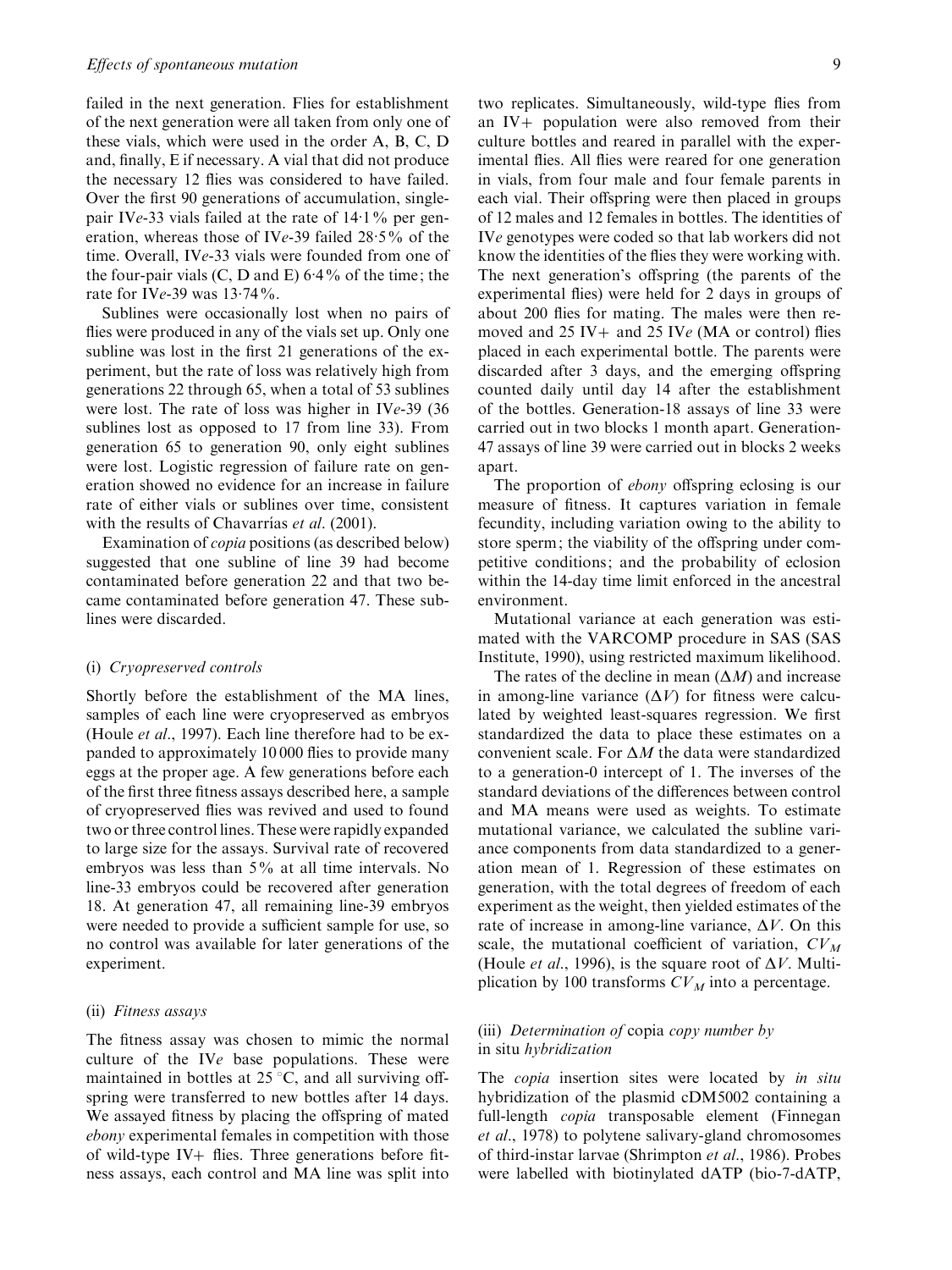|                          | Control        |                     | Mutation accumulation |                |                      |
|--------------------------|----------------|---------------------|-----------------------|----------------|----------------------|
| Generation               | <b>Bottles</b> | $W+SD$              | <b>Sublines</b>       | <b>Bottles</b> | $W+SD$               |
| 13                       | 8              | $0.398 + 0.053$     | 30                    | 58             | $0.345 + 0.082$      |
| 22                       | 36             | $0.539 + 0.138$     | 39                    | 73             | $0.449 + 0.149$      |
| $47-1$                   | 36             | $0.323 + 0.094$     | 30                    | 98             | $0.270 + 0.107$      |
| $47 - 2$                 | 42             | $0.233 + 0.060$     | 32                    | 121            | $0.225 + 0.078$      |
| 73                       | $\theta$       |                     | 25                    | 88             | $0.227 + 0.112$      |
| Regression on generation |                |                     |                       |                |                      |
| Intercept                |                | $0.672 + 0.134*$    |                       |                | $0.431 + 0.014**$    |
| Slope                    |                | $-0.0083 + 0.0034*$ |                       |                | $-0.0033 + 0.0003**$ |

Table 1. Means, standard deviations (SD) and sample sizes for female fitness in line 39 at each generation. The lower part of the table gives the linear regression estimates for trait values on generation

\*  $P < 0.05$ .

\*\*  $P < 0.001$ .

Table 2. Means, standard deviations, and sample sizes for female fitness from each experiment with line 33 flies

|                          | Control        |                      | Mutation accumulation |                |                      |
|--------------------------|----------------|----------------------|-----------------------|----------------|----------------------|
| Generation               | <b>Bottles</b> | $W+SD$               | <b>Sublines</b>       | <b>Bottles</b> | $W+SD$               |
| 13                       | 16             | $0.441 + 0.075$      | 30                    | 59             | $0.426 + 0.055$      |
| $18-1$                   | 20             | $0.236 + 0.034$      | 39                    | 73             | $0.267 + 0.077$      |
| $18-2$                   | 57             | $0.230 + 0.082$      | 39                    | 130            | $0.260 + 0.093$      |
| Regression on generation |                |                      |                       |                |                      |
| Intercept                |                | $0.986 + 0.069$      |                       |                | $0.850 + 0.041*$     |
| Slope                    |                | $-0.0419 + 0.0040**$ |                       |                | $-0.0327 + 0.0024**$ |

\*  $P < 0.01$ .

\*\*  $P < 0.001$ .

BRL) by nick translation. Hybridization was detected with the Vectastain ABC kit (Vector Labs) and visualized with diaminobenzidine. The element locations were determined at the level of cytological bands on the standard Bridge's map.

#### (iv) Measurements of transposition rate

Transpositions were detected as described by Pasyukova & Nuzhdin (1993) and Nuzhdin et al. (1996). Briefly, one male of the tested line was crossed with the Oregon R females (fixed for a set of known copia sites), and *copia* insertion sites in multiple progeny larvae were scored by in situ hybridization. Each of the  $F_1$  progeny inherits one chromosome set from the maternal Oregon R and the other chromosome set from the tested male parent. The positions of copia in the father can thus be reconstructed from the segregation of sites in the  $F_1$  copia transpositions, and excisions in the germ lines of tested males are detected by the appearance of non-parental copia insertion sites or the loss of parental insertion sites in the progeny larvae. The transposition rate in a given male is calculated as (number of transpositions)  $\div$  (number of gametes analysed  $\times copia$  copy number).

## 3. Results

## (i) Female fitness

Mean fitnesses for line 39 are shown in Table 1, along with the sample sizes for controls and MA lines. Mean fitness declined significantly over the course of the experiment in both the control and MA populations, as demonstrated by the significant regression slope with generation in each case (Table 1). The means for line 33 are shown in Table 2. Mean fitness declined significantly between generations 13 and 18. Unexpectedly, the absolute fitness of the control populations declined more rapidly than those of both MA lines.

If natural selection were responsible for some of the losses of sublines after generation 21, we would expect fitness estimates to predict the probability of loss in the subsequent generations of MA. Logistic regression of subline survival on fitness at a previous assay time was not significant for either line over any time period (analyses not shown).

Relative fitnesses of the MA sublines and the cryopreserved control are shown in Fig. 1. For line 39, when each generation was analysed separately, a onesided test for a decline yielded P values of  $0.072$ ,  $0.001$ and 0. 061 for generations 13, 22 and 47, respectively.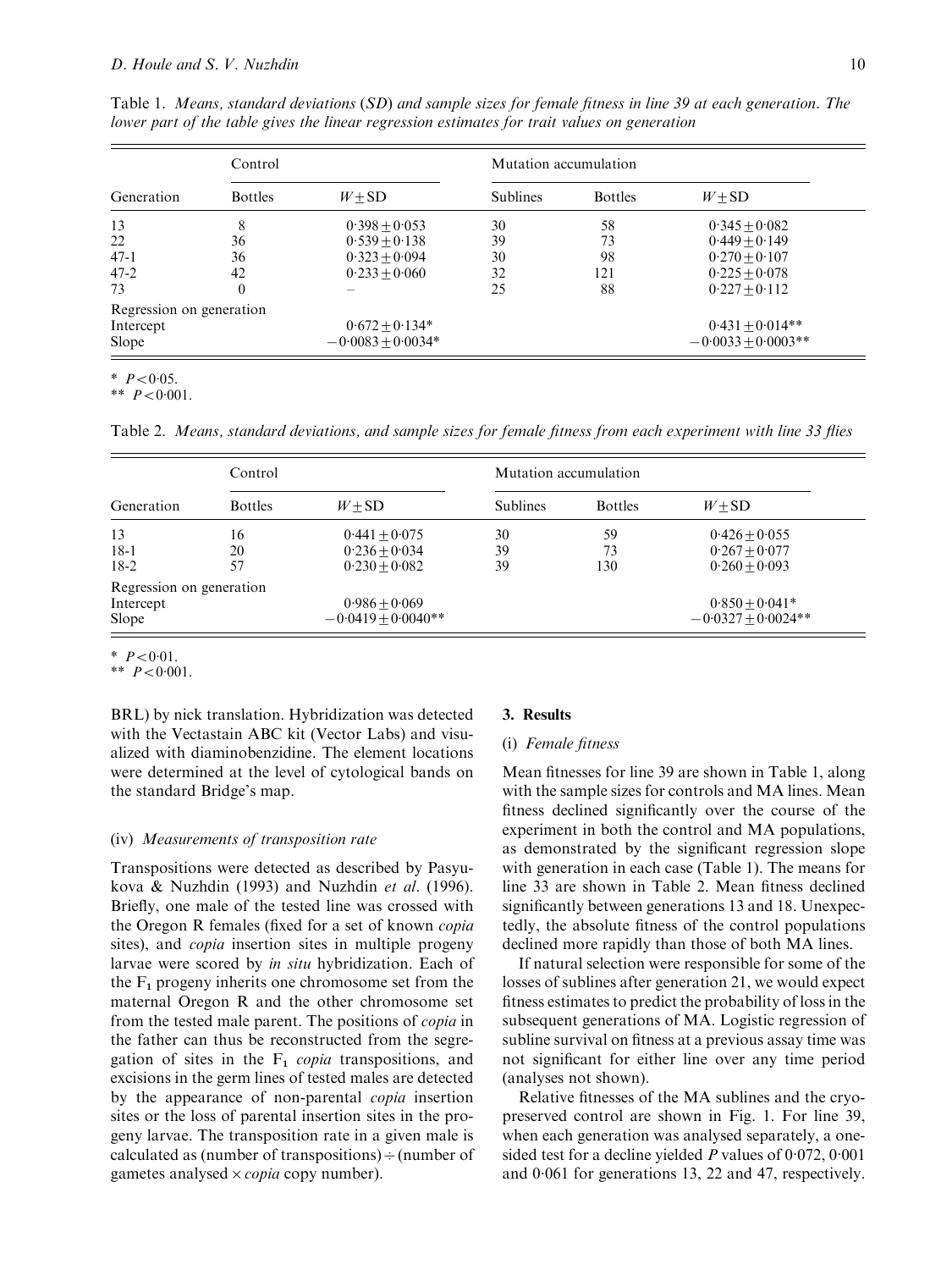Table 3. Estimates of the rate of change in fitness and the variance in fitness + standard error (SE). P values for the slopes for one-sided tests that  $\Delta M$  is negative or that  $\Delta V$  is positive

| Parameter   | Line        | Standardization | Intercept          | Slope                   |
|-------------|-------------|-----------------|--------------------|-------------------------|
| $\Lambda M$ | 39          | Control         | Constrained to 1   | $-0.00341 + 0.00145**$  |
|             | 33          | Control         | Constrained to 1   | $0.00105 + 0.00475$     |
|             | <b>Both</b> | Control         | Constrained to 1   | $-0.00285 + 0.00145*$   |
|             | 39          | Control         | $0.841 + 0.059$    | $0.00092 + 0.00181$     |
|             | <b>Both</b> | Control         | $0.965 + 0.082$    | $-0.00173 + 0.00310$    |
| $\Lambda V$ | 39          | MA mean         | Constrained to 0   | $0.00116 \pm 0.000131$  |
|             | 39          | MA mean         | $-0.0103 + 0.0175$ | $0.00136 + 0.00037**$   |
|             | 33          | MA mean         | Constrained to 0   | $0.00099 + 0.000372$    |
|             | Both        | MA mean         | Constrained to 0   | $0.00115 \pm 0.00011$ : |
|             | Both        | MA mean         | $-0.0076 + 0.0084$ | $0.00132 + 0.000211$    |

<sup>\*</sup>  $P < 0.10$ .

\*\*  $P < 0.05$ .

 $P < 0.01$ .

 $\ddot{=} \dot{P} < 0.001.$ 



Fig. 1. Mean fitness relative to control means at each assay (circles) and subline variance in fitness (triangles). Line 33, open symbols; line 39, closed symbols. Confidence limits on the mean fitnesses are for the difference between controls and mutation-accumulation  $(MA)$  lines, based on Student's  $t$  test. The dashed line gives the regression of mean fitness on generation in both lines combined with the intercept constrained to 1. The solid line gives the regression of among-subline variance on generation in both lines with the intercept constrained to 0. The dotted line shows mean fitness  $=1$ .

For line 33, the corresponding P values for one-sided tests at generations  $13$  and  $18$  were 0.26 and 0.99. Evidence therefore supports a decline in fitness relative to the control in line 39 but not line 33.

# (ii)  $\Delta M$

The rate of decline in the mean fitness,  $\Delta M$ , was estimated in two ways (Table 3). When the control and MA flies were assumed to have the same fitness at generation 0,  $\Delta M$  for line 39 was 0.341%, which was significant by a one-sided test at  $P = 0.0498$ . Line 33 showed a non-significant increase in mean with time. Analysis of the combined data revealed a decline of 0.285%, which was almost significantly different from

 $0 (P = 0.053)$ . For both lines, the evidence in favour of a decline relative to the control means was ambiguous, because the estimated decline at the final generation was less than that at the earlier times. When the intercepts for the regressions were allowed to vary, the intercepts were not different from 1, and the slopes were not significantly different from 0 (Table 3). This result suggests that our estimates of  $\Delta M$  are suspect. For this reason, we do not present Bateman–Mukai estimates of U.

# (iii)  $\Delta V$

The among-subline mutational variance estimates are shown as triangles in Fig. 1. In line 39, significant added variance among lines was evident at generations 13, 47 and 73 (P values 0.023, 0.89,  $\lt$  0.0001 and 0. 006 for generations 13, 22, 47 and 73, respectively). In line 33, added subline variance was not significant at generation 13 ( $P = 0.24$ ) but was at generation 18  $(P=0.011)$ .

In contrast to estimates of  $\Delta M$ , estimates of  $\Delta V$ were consistent regardless of whether the intercept was constrained or which data were used. All estimates were within 10% of 0.0013.  $CV_M$  in these lines were between  $3.1\%$  and  $3.6\%$ , toward the high end of the range of values observed for fitness correlates (Houle *et al.*, 1996), as expected given that our fitness measure covered a large proportion of the life cycle (Houle, 1998).

#### (iv) Transpositions of copia in line 39

When the lines were initially checked for homozygosity by means of TE insertion sites, the two differed markedly in copia, which segregated in most derivatives of IVe-39 but not in IVe-33 (data not shown). We verified that transposition of *copia* in IVe-39 was the cause of this difference by directly observing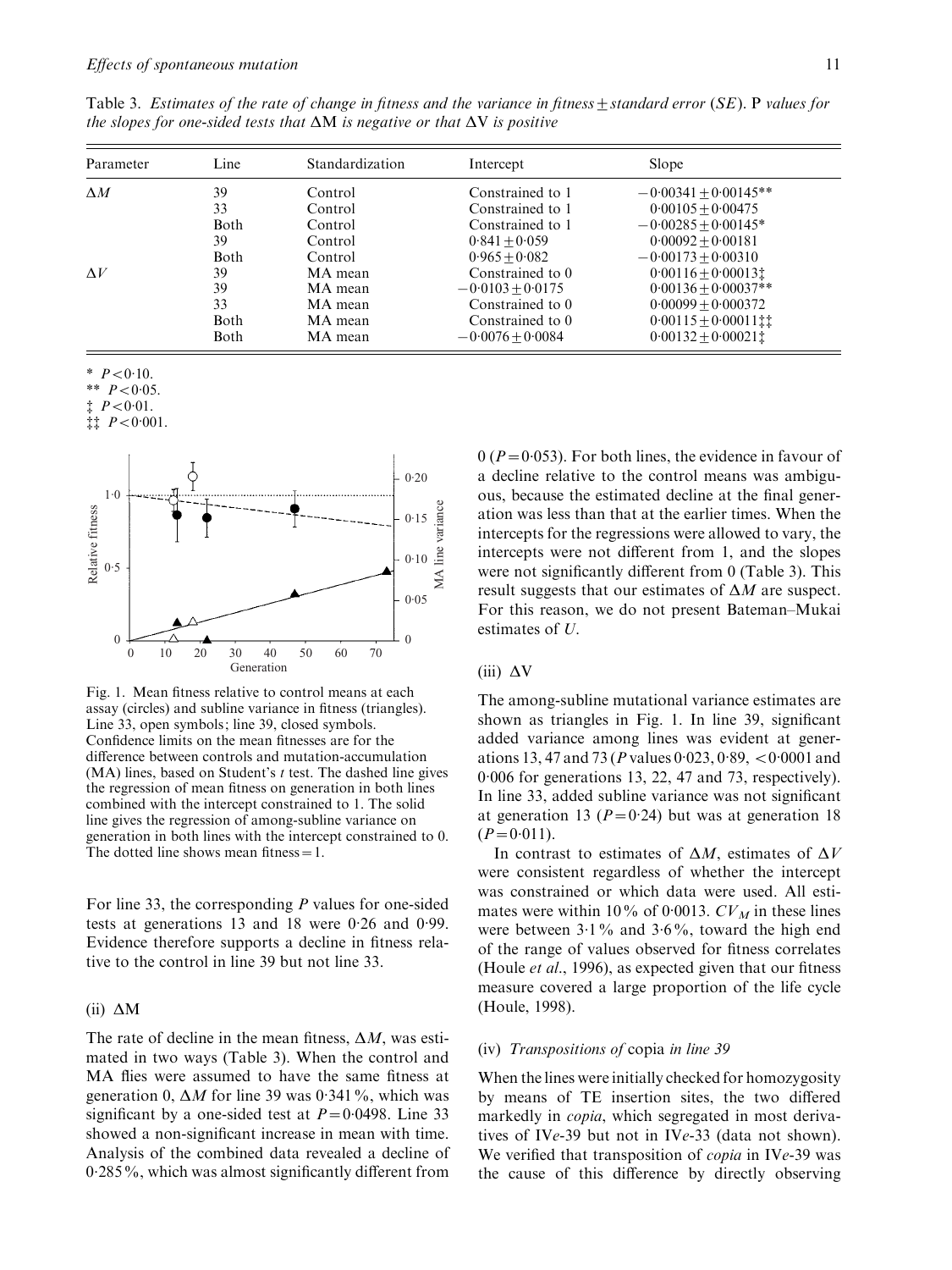

transpositions in the offspring of two males of inbred line IVe-39, which was segregating for *copia* but not for roo, crossed with Oregon R females. Cytological analysis revealed 11 copia transpositions in 18 progeny larvae of the first and five transpositions in 19 progeny of the second male (Fig. 2, boxes 2, 3).

Consequently, we monitored the positions of copia elements in IV e-39 during the process of MA. At the beginning of the MA experiment, copia positions were scored in eight full-sib brothers and sisters of the IVe-39 founders. Most copia positions were detected in each larva. Most of these sites are likely to be fixed, but segregation would be difficult to detect because the hybridization signal is dominant. Eight segregating copia insertion sites were detected (Fig. 2, box 1).

Keightley et al. (1993) have argued that residual selection can substantially bias the rate of MA. To compare the rates of copia transposition and accumulation, we measured the transposition rate directly after ten generations of MA in ten replicates of IV e-39 (Table 4). In 179 progeny, 138 copia transpositions were found, for a transposition rate of 0.88 per gamete. Because copia does not transpose in females (Pasyukova & Nuzhdin, 1992), the rate averaged over sexes was 0 . 44 per gamete per generation (standard error 0.09). No significant correlation was found between copia transposition rate and copy number. This result is expected given the small variation in copy number among these closely related lines, although such a correlation has been observed among lines differing substantially in copy number (Nuzhdin et al., 1996; Pasyukova et al., 1998).

After 22 generations of MA, two or three females of each of 67 replicate MA sublines were crossed with Oregon R males, and one offspring per female was scored for *copia* position (Fig. 3). Similarly, after 47 generations, 35 replicate MA sublines were analysed, with two or three progeny per female and one or two females per replicate (data not shown). A summary of copy number over time is shown in Fig. 4. The copia copy number increased by  $0.24$  (standard error  $0.05$ ) per genome per generation  $(t=4.7, P<0.0001)$ . Although the rate of accumulation (0 . 24 per generation) is lower than the rate of transposition (0. 44 per generation), the difference is not statistically significant. Confidence limits are consistent with anything from complete suspension of selection on TE

Fig. 2. Positions of copia along cytological map at the beginning of the experiment. Each row of dots represents the positions in a single individual. The top section of the figure shows copia positions in eight siblings of the founding parents of IV e-39. The next two sections show positions in heterozygous progeny of an individual IV e-39 male and Oregon R females. Sites detected in one or two progeny originate from transpositions in the male germ cells. Triangles depict sites fixed in Oregon R stock.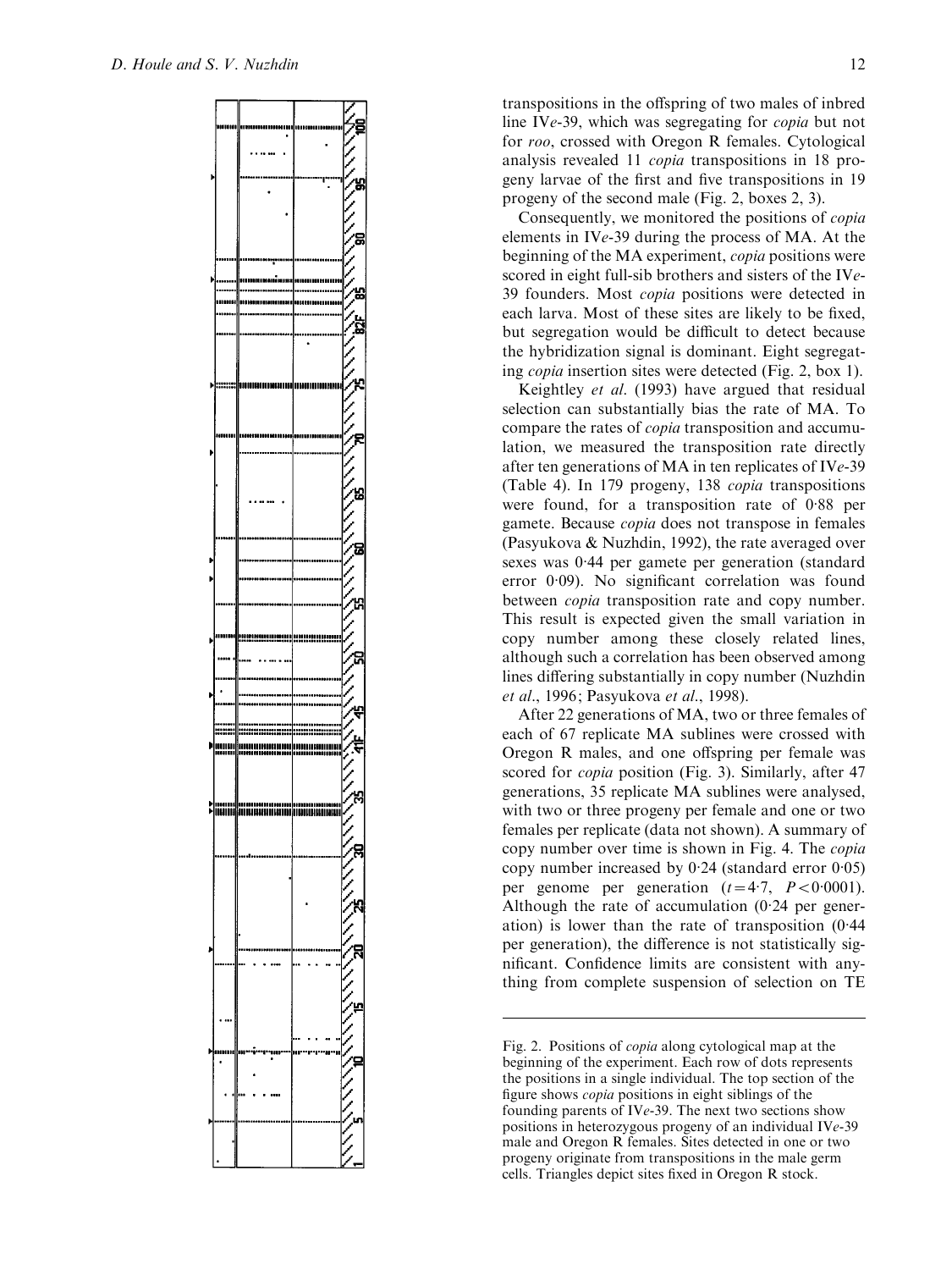Table 4. The rate of copia transposition in line IVe-39

|          | Copy<br>number | Transpositions* |           |                                      |
|----------|----------------|-----------------|-----------|--------------------------------------|
| Subline  |                | X chromosome    | Autosomes | Transposition<br>rate: $(x 10^{-2})$ |
| $39-2$   | $35 - 7$       | 2(7)            | 29 (18)   | 5.85                                 |
| $39-6$   | 34.2           | 3(9)            | 3(18)     | 1.54                                 |
| $39 - 7$ | 39.3           | 8 (11)          | 15 (19)   | 3.86                                 |
| $39 - 8$ | 35.0           | 1(4)            | 9(17)     | 2.47                                 |
| 39-9     | 34.6           | 2(14)           | 19(22)    | 2.91                                 |
| $39-10$  | 35.3           | 1(10)           | 11 (16)   | 2.23                                 |
| $39-11$  | 34.9           | 3(8)            | 22(20)    | 4.23                                 |
| $39-13$  | 42.5           | 1(10)           | 2(18)     | 0.28                                 |
| $39-14$  | 33.8           | 1(10)           | 3(15)     | 0.78                                 |
| $39-16$  | 34.8           | 0(3)            | 3(16)     | 0.30                                 |

Transpositions detected (chromosomes examined).

 $\ddagger$  The rate was calculated for X chromosomes and autosomes separately and then averaged.

insertions to the loss of almost half the new insertions to residual selection. We also tested whether the loss of line 39 sublines was caused by copia accumulation, by comparing the numbers of copia elements in lines that survived with those in lines lost between generations 22 and 47 and between generations 47 and 73. In neither period was there significant evidence for such an effect (data not shown).

The rate of *copia* excision (owing to either precise or imprecise deletions) is interesting because of its rarity (Biemont et al., 1987; Pasyukova & Nuzhdin, 1993; Nuzhdin & Mackay, 1994). We detected the first copia excision from site 30A in generation 22 (no hybridization in six larvae of one MA replicate). This site was occupied in all founder flies (Fig. 2) and in all other replicates at generation 10. The presence of the e visible marker and of copia in all other expected positions in this replicate argues against contamination (data not shown). Other cases of apparent excisions [e.g. Fig. 3, box 22 (34F) and box 30 (75B and 75D)] were seen in the later generations of the experiment. Most of them are disappearances of single copia positions in individual lines; these are likely to be excisions. Some of the sites that appeared to be fixed at the beginning of the experiment were not observed in a substantial number of sublines in later generations (e.g. Figs 2, 3, 85D and 88C). This result could be explained either by heterozygosity in the base population or by unusually high rates of excision.

#### (v) Fitness decline because of copia accumulation

To analyse the effects of copia insertions on fitness within each assay, we standardized fitnesses to a mean of 1 at each assay time. These standardized data are shown in Fig. 5 and the regression results in Table 5. At generation 22, the regression of fitness on copia

copy number was significantly negative by a onetailed test, whereas the regression was very close to significance at generation 47. Combined analysis yielded a significantly negative slope of  $-0.76 \pm$  $0.32\%$ .

A quadratic term was added to the regression models as a check for evidence of epistasis. The quadratic term was significantly negative by two-tailed test at generation 47 (linear  $0.0181 + 0.093$ ,  $P = 0.06$ ; quadratic  $-0.00021 \pm 0.00009$ ,  $P=0.04$ ) but almost significantly positive in generation 22 (linear  $-0.0605 \pm$ 0.031,  $P=0.06$ ; quadratic  $0.00064 \pm 0.00037$ ,  $P=$ 0.09). The quadratic term was not significant in the combined generation-22 and -47 analysis (linear  $-0.0022 \pm 0.0155$ ,  $P = 0.89$ ; quadratic  $-0.00005 \pm 0.00005$ 0.00017,  $\overline{P} = 0.78$ ). On balance, the evidence for epistasis is weak.

The total number of excisions detected in a line was positively related to fitness in generations 22 and 47. Combined analysis showed that this effect was just significant by a one-tailed test when it was the only effect in the model (slope  $5.83 \pm 3.49\%$ ,  $P = 0.05$ ) but not when the number of sites was also included in the model (sites  $-0.66 \pm 0.33\%$ ,  $P=0.024$ ; excisions  $4.03 \pm 3.52\%$ ,  $P = 0.128$ ).

From the above analysis of insertions, copia is expected to have accounted for 0.24 (inserts per generation) × 0.76% (drop in fitness per insert) =  $0.18\%$ decline in fitness each generation. This estimate is comparable to that of the overall decline in fitness, 0. 34%, in line 39 with the control fitness as a standard and that of 0.73% with the raw fitness data (Table 3).

## 4. Discussion

We have studied the properties of deleterious mutations using two rather different approaches. We estimated the rate of increase in genetic variance,  $\Delta V$ ,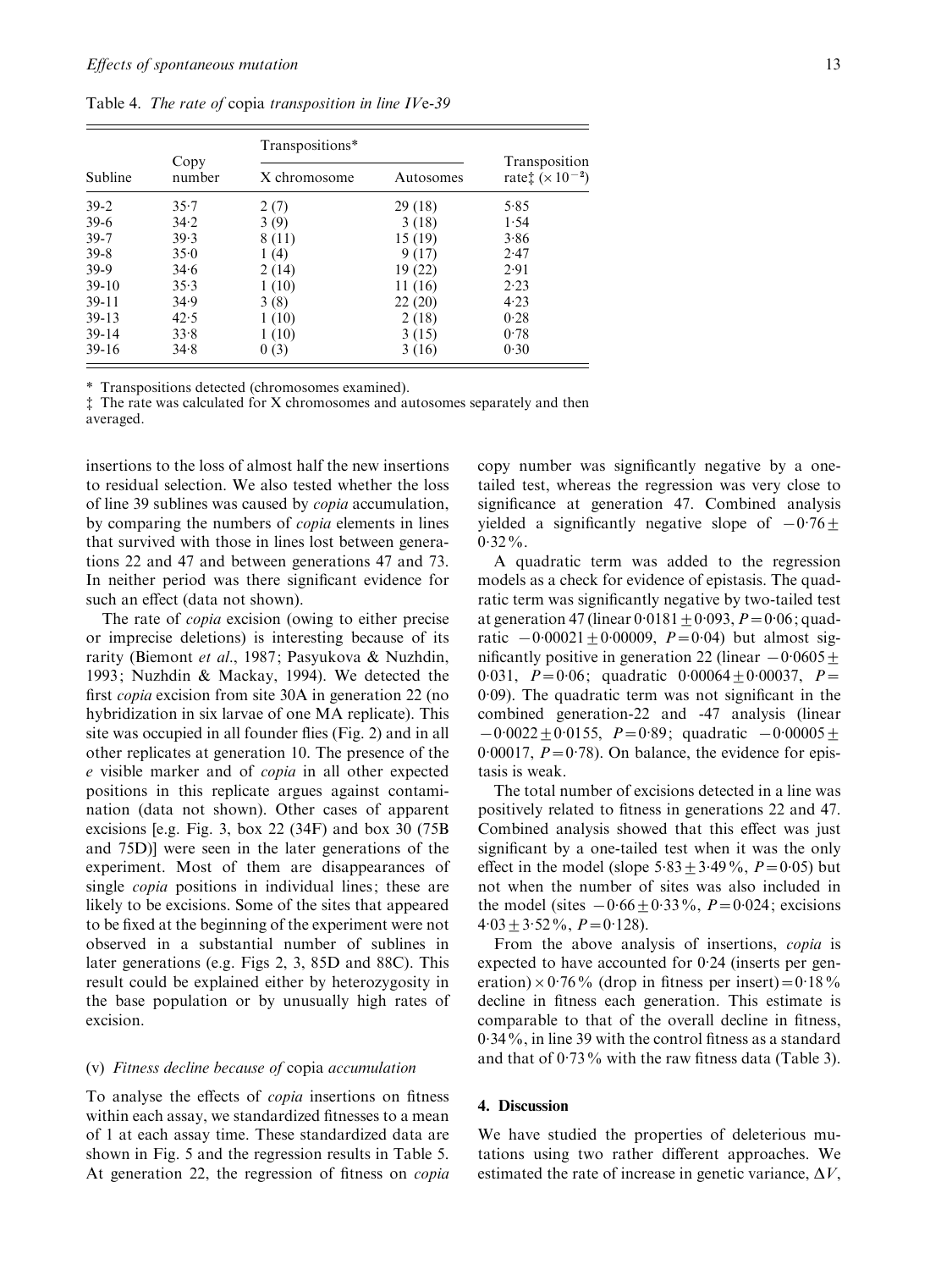

Fig. 3. Positions of copia in IVe-39 at generation 22. Each division of the figure corresponds to a different subline. Two larvae were scored per subline.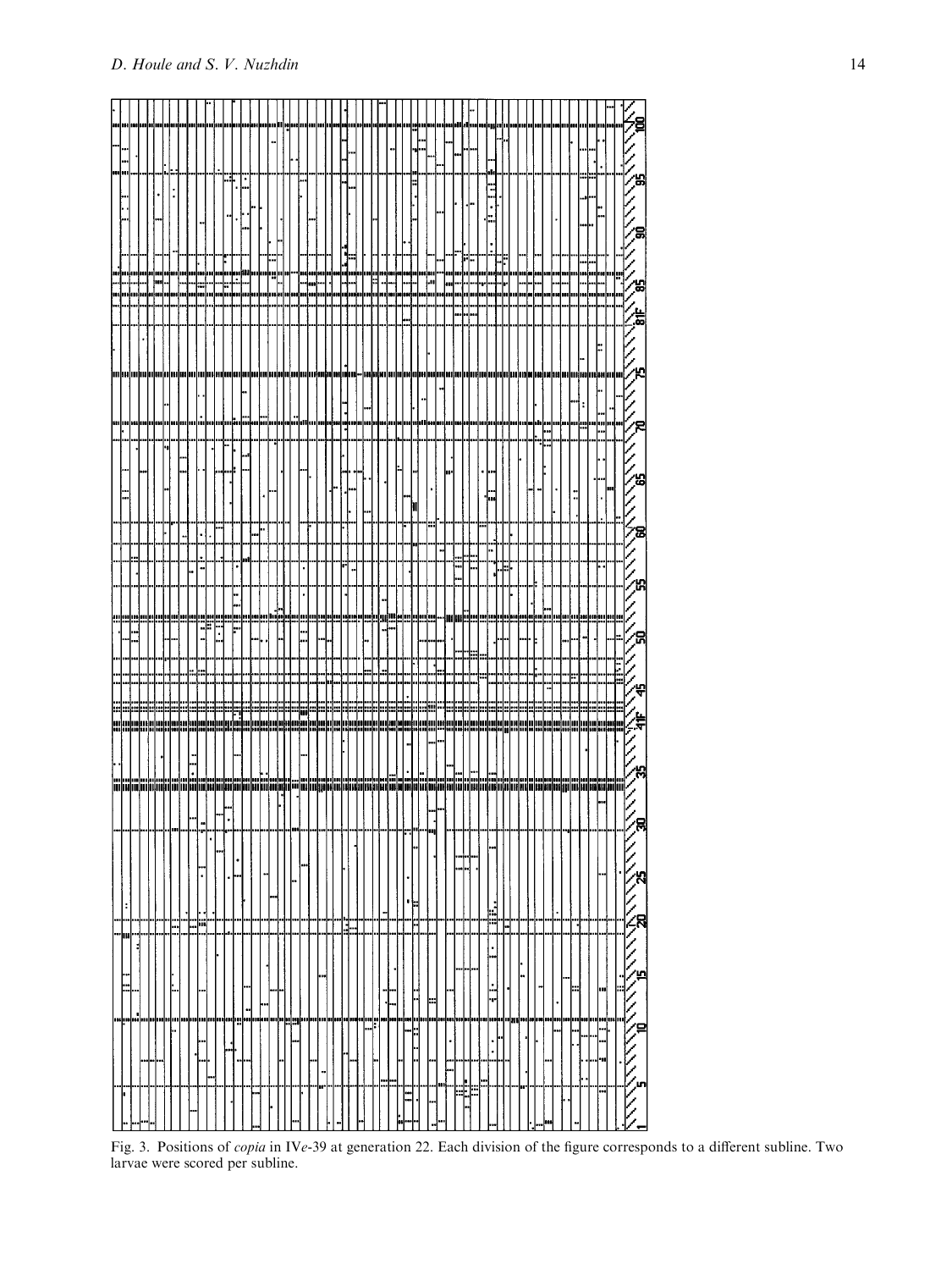

Fig. 4. Copy number of copia in line IVe-39 as a function of generations of mutation accumulation.



Fig. 5. Relationship between fitness estimates in generations 13, 22, 47 and 73 (standardized to a within-generation mean of 1) and the number of insertion sites detected. The regression line is for data from generations 22 and 47 only.

in female fitness and the rate of decline in mean fitness,  $\Delta M$ , in hopes of making traditional Bateman–Mukai estimates of the deleterious mutation rate, U. Our experiment differed from previous ones in its use of a cryopreserved control. We also tracked the insertions of a transposable element, copia, which proved to transpose at an unusually high rate in one of our MA lines. Element number was a significant predictor of fitness within generations, allowing us to estimate the impact of these known mutations on fitness.

#### (i) Cryopreserved control

Much of the uncertainty over mutational parameters in D. melanogaster reflects uncertainty over the rate of decline in mean fitness under MA. Some experimental results suggest that the rate of decline is of the order of 1% or more per generation (Mukai, 1964; Mukai et al., 1972; Shabalina et al., 1997; Fry, 2001), whereas, in another experiment, the rate of decline is much lower (Fernandez  $& L$ onez-Fanjul, 1996; Chavarrías et al., 2001; Ávila & García-Dorado, 2002). In addition, several authors have raised the possibility that the experiments finding higher rates of decline are flawed in allowing adaptation (Keightley, 1996; García-Dorado, 1997) or contamination (Houle *et al.*, 1994*a*) of the control population or that misscoring of flies inflated fitness estimates (Fry et al., 1999).

We used a cryopreserved control in a standard MA experiment in hopes that it might help to resolve these uncertainties. In the event, our estimates of the decline in mean fitness proved to be variable and not always consistent with the expectation that deleterious mutations were accumulating. However, we obtained very consistent estimates of the increase in among-line variance, which sampling theory suggests should be the more difficult parameter to estimate.

This uncertainty about the decline in the mean is probably the result of our fitness assay, which compounded the effects of female fecundity and offspring viability. In theory, this is an advantage over assays that only assess offspring viability, but the control, standard competitor and MA genotypes are necessarily treated differently until two generations before the assays. This interval might have been insufficient for the elimination of cross-generation environmental effects.

Some unknown environmental or genetic effect of cryopreservation or the revival process could also be a source of such variation. The low success we had in reviving cryopreserved embryos certainly implies that the process could have been stressful to the survivors. The fitness of populations founded by the cryopreserved offspring did improve subsequent to the assays reported here (data not shown), but this result could also be due to adaptation as a result of advantageous mutations.

Several alternative explanations for the inconsistent performance of the controls seem to be less likely. Mutation during cryopreservation is unlikely to have been important. We estimated that the lethal mutation rate during the cryopreserved generation was equal to that in a normal generation (with an upper 95% limit of an increase by a factor of two; Houle et al., 1997), making mutation an unlikely cause of fitness decline. Viability selection during cryopreservation should not affect fitness because our controls were inbred lines that would have very little genetic variation. Contamination would tend to increase fitness and not cause it to be low and variable. On balance, insufficient standardization of rearing conditions in the generations leading up to these fitness assays seems to be the most likely explanation for the variability in relative fitness of the control lines.

It is unclear whether our difficulties have general implications for the use of cryopreservation. All of our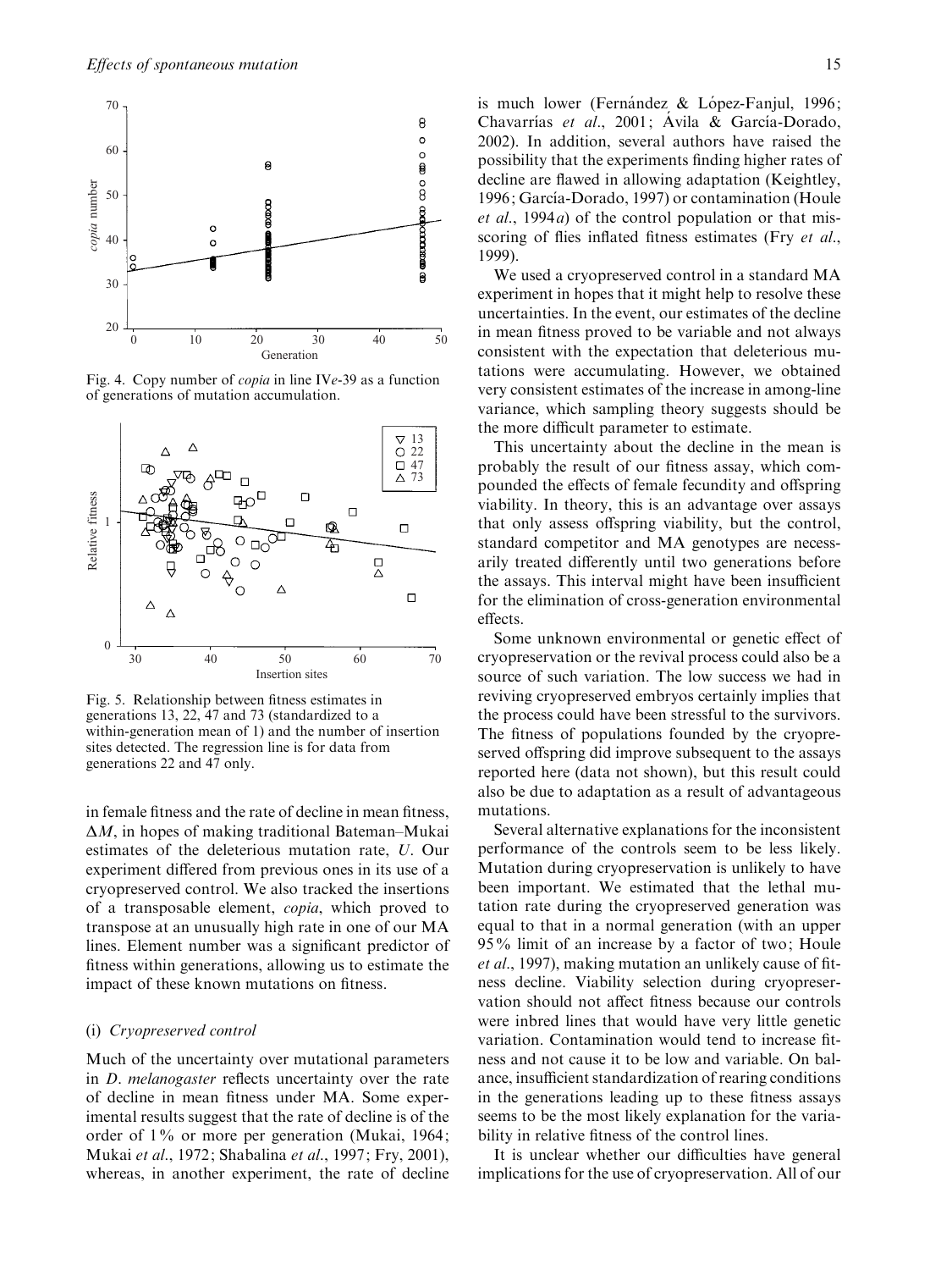| Data set           | N  | Slope (SE)        | p*    | Intercept (SE) |
|--------------------|----|-------------------|-------|----------------|
| Generation 22      | 36 | $-0.0159(0.0062)$ | 0.008 | 1.590(0.241)   |
| Generation 47      | 31 | $-0.0069(0.0040)$ | 0.055 | 1.311(0.189)   |
| Generations 22, 47 | 67 | $-0.0076(0.0032)$ | 0.010 | 1.304(0.133)   |

Table 5. Statistics from regression of standardized fitness on copy number

SE, standard error.

\* Probabilities are one-tailed.

samples were stored in a single Dewar flask, which might have suffered from an event such as depletion of liquid nitrogen at some point during storage. In previous work, rates of success in reviving embryos of a particular test genotype were as high as 45% (Steponkus & Caldwell, 1993). Our results (here and Houle et al., 1997) are the only attempts we know of to revive embryos from cryopreservation after more than a few days. Additional attempts to use the method are needed before it is discarded.

# (ii) Use of TE insertions to estimate mutational effects

The high rate of transposition of *copia* in one of our lines provided us with a convenient opportunity to assess the effects of transposon insertions on fitness. The copia copy number increased at the rate of about 0. 24 insertions per genome per generation, which could be anywhere from one-quarter of the normal rate to about the normal transposition rate of all transposons combined (Nuzhdin & Mackay, 1994, 1995; Maside et al., 2000). The relationship between fitness and copy number within generations allowed us to estimate that the average copia insertion fixed in this experiment caused a loss of fitness of  $0.76 \pm$ 0. 32%. It should be borne in mind that insertions with lethal or near-lethal effects do not persist to be measured.

This estimate is in general agreement with the estimates of the hemizygous effects of P-element insertions by Eanes et al. (1988), who regressed fitness on the number of elements and estimated the mean homozygous effect as 1. 4%, not significantly different from our estimates. By contrast, Mackay and coworkers (Mackay et al., 1992; Lyman et al., 1996) estimated the mean viability effect of a P-element insertion to be as high as 13%. There are several possible explanations for this discrepancy. Eanes et al. only estimated the effect of insertions on the X chromosome, whereas Mackay et al. examined the effects of insertions on each major chromosome. The estimated effects of X-chromosome insertions in the Mackay et al. study are much closer to those of Eanes et al. than were autosomal effects. Second, Eanes et al. mobilized endogenous P elements, whereas Mackay

et al. used a P-element construct four times larger than a natural full-length P-element that might also have differed in the pattern of insertion. Finally, Mackay et al. might have overestimated effects, because aborted transpositions were undetectable (C. Langley, pers. commun.). Eanes et al.'s (1988) estimates are less subject to this bias because, in their design, effects of most undetected mutations entered the error variance.

## (iii) TEs in mutation-accumulation experiments

If our estimates of the effects of copia insertions and change in mean fitness are taken at face value, as much as half of the fitness decline observed in our line IVe-39 could be due to copia insertions, even though base-pair mutations, deletions and other kinds of insertions were all presumably occurring as well. The large impact of copia is unusual because of the elevated transposition rate in the line studied, but elevated copia activity has been observed before. In one study of D. melanogaster,  $60\%$  of 327 transpositions detected in 17 TE families involved copia (Nuzhdin & Mackay, 1995). In another line, copia accounted for ten out of 27 transpositions detected (Maside et al., 2000). The ease with which genotypes of D. melanogaster with unusually high rates of transposition have been found suggests that MA experiments vary in the relative importance of insertions.

Changes in transposition or excision rates may also occur during a MA experiment. For example, Mukai (1969) estimated that the rate of fitness decline accelerated in one experiment, as would be expected if the accumulation of retrotransposons is a primary source of the decline (Nuzhdin et al., 1997). By contrast, divergence of sublines slowed during two other experiments (Ohnishi, 1977; Mackay et al., 1995), a result that could in principle be explained by a decrease in transposition or an increase in excision rate over time. We observed reversions of some previously fixed insertions in our experiment that might have caused partial rescue of fitness. Excisions of copia have been seen in one other experiment (Biemont et al., 1987). Excisions of other retrotransposons also seem to be rare (Belyaeva et al., 1982; Kim & Belyaeva, 1991; Nuzhdin & Mackay, 1994; Maside et al., 2000). No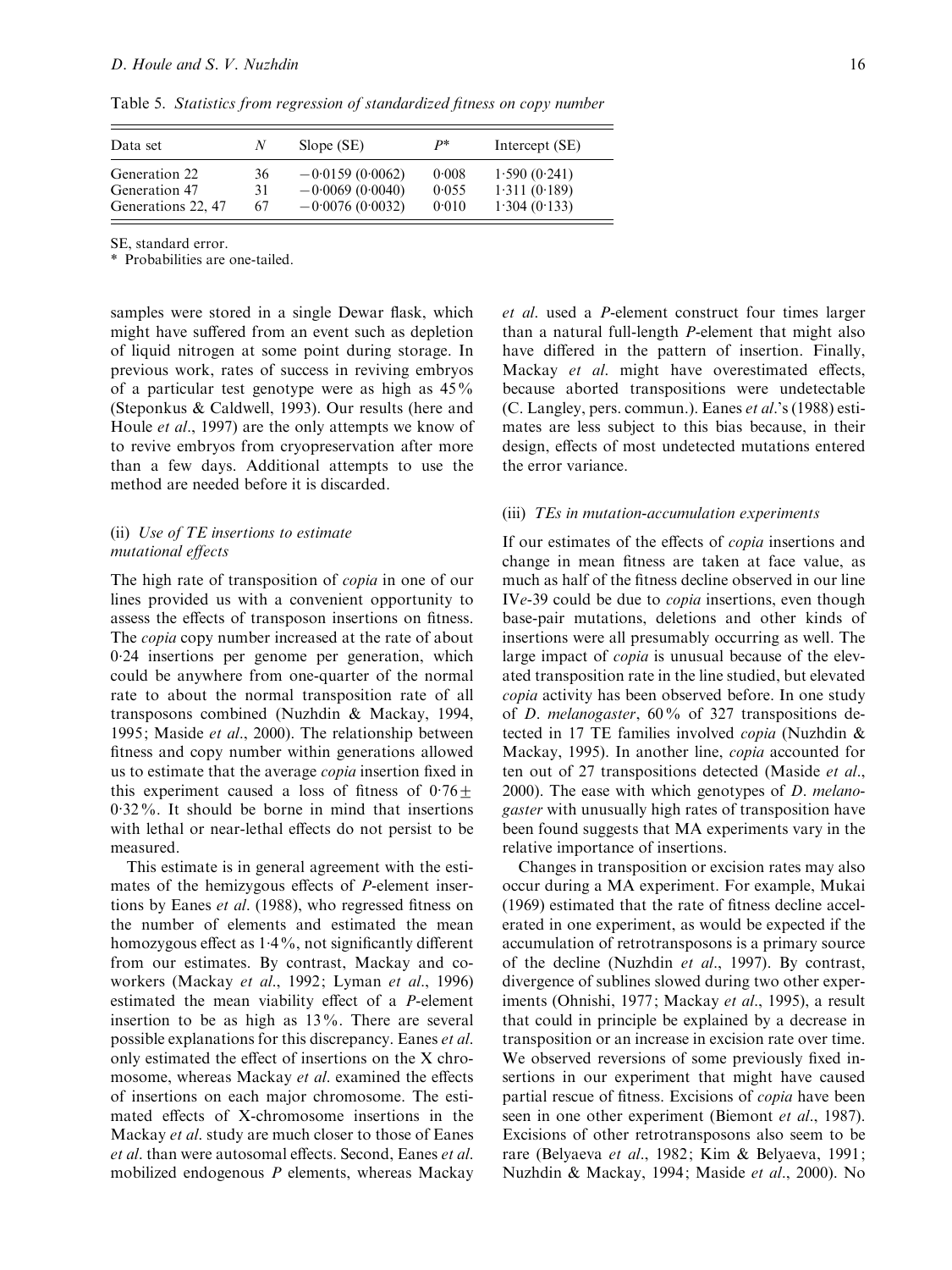convincing mechanism for retrotransposon excision has been offered, so we can offer no concrete scenario for a change in excision rate.

Even though the rate of insertion observed in one of our lines was unusually high, several kinds of evidence suggest that the normal impact of transpositions on the mutation rate in *D. melanogaster* is substantial. There are close to 50 other TE families in Drosophila (Charlesworth et al., 1992a, b). About half of the major morphological mutations in flies are caused by TE insertions (Finnegan et al., 1978). The mutation rate toward loss-of-function (null) alleles of several proteins is approximately ten times higher than that toward active alleles with changed electrophoretic mobility (Mukai & Cockerham, 1977; Voelker et al., 1980; Harada et al., 1993), which is to be expected if insertions are a more common source of mutations than nucleotide changes. Although the observed rate of transposition is unusual, our estimates of the average effect of an insertion might be widely applicable.

We thank R. Desay, B. Morikawa, T. Tocheva and many others for their hard work at the bench and in the fly lab. This manuscript was improved by discussions with J. Fry, A. Kondrashov and C. Langley and by reviewers' comments. DH was supported by the National Science and Engineering Research Council of Canada and Florida State University, and SVN by the US National Science Foundation.

## References

- Ávila, V. & García-Dorado, A. (2002). The effects of spontaneous mutation on competitive fitness in Drosophila melanogaster. Journal of Evolutionary Biology 15, 561–566.
- Bateman, A. J. (1959). The viability of near-normal irradiated chromosomes. International Journal of Radiation Biology 1, 170–180.
- Belyaeva, E. S., Pasyukova, E. G., Gvozdev, V. A. & Kaidanov, L. Z. (1982). Transpositions of mobile dispersed genes in Drosophila melanogaster and fitness of stocks. Molecular and General Genetics 185, 324 –328.
- Biemont, C., Aouar, A. & Arnault, C. (1987). Genome reshuffling of the copia element in an inbred line of Drosophila melanogaster. Nature 329, 742–744.
- Charlesworth, B. & Charlesworth, D. (1985). Genetic variation in recombination in Drosophila. I. Responses to selection and preliminary genetic analysis. Heredity 54, 71–83.
- Charlesworth, B., Charlesworth, D. & Morgan, M. T. (1990). Genetic loads and estimates of mutation rates in highly inbred plant populations. Nature 347, 380–382.
- Charlesworth, B., Lapid, A. & Canada, D. (1992a). The distribution of transposable elements within and between chromosomes in a population of Drosophila melanogaster: 1. Element frequencies and distribution. Genetical Research 60, 103–114.
- Charlesworth, B., Lapid, A. & Canada, D. (1992b). The distribution of transposable elements within and between chromosomes in a population of Drosophila melanogaster: 2. Inferences on the nature of selection against elements. Genetical Research 60, 115–130.
- Chavarrías, D., López-Fanjul, C. & García-Dorado, A. (2001). The rate of mutation and the homozygous and heterozygous mutational effects for competitive viability: a long-term experiment with Drosophila melanogaster. Genetics 158, 681–693.
- Deng, H.-W. (1998). Characterization of deleterious mutations in outcrossing populations. Genetics 150, 945–956.
- Deng, H.-W. & Lynch, M. (1996). Estimation of deleterious mutation parameters in natural populations. Genetics 144, 349–360.
- Denver, D. R., Morris, K., Lynch, M., Vassilieva, L. L. & Thomas, W. K. (2000). High direct estimate of the mutation rate in mitochondrial genome of Caenorhabditis elegans. Science 289, 2342–2344.
- Drake, J. W., Charlesworth, B., Charlesworth, D. & Crow, J. F. (1998). Rates of spontaneous mutation. Genetics 148, 1667–1686.
- Eanes, W. F., Wesley, C., Hey, J., Houle, D. & Ajioka, J. W. (1988). The fitness consequences of  $P$  element insertion in Drosophila melanogaster. Genetical Research 52, 17–26.
- Fernández, J. & López-Fanjul, C. (1996). Spontaneous mutational variances and covariances for fitness-related traits in Drosophila melanogaster. Genetics 143, 829–837.
- Finnegan, D. J., Rubin, G. M., Young, M. W. & Hogness, D. S. (1978). Repeated gene families in Drosophila melanogaster. Cold Spring Harbor Symposia in Quantitative Biology 42, 1053–1063.
- Fry, J. D. (2001). Rapid mutation declines of viability in Drosophila. Genetical Research 77, 53–60.
- Fry, J. D., Keightley, P. D., Heinsohn, S. L. & Nuzhdin, S. V. (1999). New estimates of the rates and effects of mildly deleterious mutation in Drosophila melanogaster. Proceedings of the National Academy of Sciences of the USA 96, 574-579.
- García-Dorado, A. (1997). The rate and effects distribution of viability mutation in Drosophila: minimum distance estimation. Evolution 51, 1130–1139.
- García-Dorado, A., López-Fanjul, C. & Caballero, A. (1999). Properties of spontaneous mutations affecting quantitative traits. Genetical Research 74, 341–350.
- Harada, K., Kusakabe, S., Yamazaki, T. & Mukai, T. (1993). Spontaneous mutation rates in null and bandmorph mutations of enzyme loci in Drosophila melanogaster. Japanese Journal of Genetics 68, 605–616.
- Houle, D. (1998). How should we explain variance in the genetic variance of traits? Genetica 102/103, 241-253.
- Houle, D. & Kondrashov, A. S. (2002). Coevolution of costly mate choice and condition-dependent display of good genes. Proceedings of the Royal Society of London B: Biological Sciences 269, 97-104.
- Houle, D., Hoffmaster, D., Assimacopoulos, S. & Charlesworth, B. (1994a). Correction: the genomic mutation rate for fitness in Drosophila. Nature 37, 358.
- Houle, D., Hughes, K. A., Hoffmaster, D. K., Ihara, J., Assimacopoulos, S., Canada, D. & Charlesworth, B.  $(1994b)$ . The effects of spontaneous mutation on quantitative traits. I. Variance and covariance of life history traits. Genetics 138, 773–785.
- Houle, D., Morikawa, B. & Lynch, M. (1996). Comparing mutational variabilities. Genetics 143, 1467–1483.
- Houle, D., Kondrashov, A. S., Yampolsky, L. Y., Caldwell, S. & Steponkus, P. L. (1997). The effect of cryopreservation on the lethal mutation rate in Drosophila melanogaster. Genetical Research 69, 209–213.
- Howell, N., Kubacka, I. & Mackey, D. A. (1996). How rapidly does the human mitochondrial genome evolve? American Journal of Human Genetics 59, 501–509.